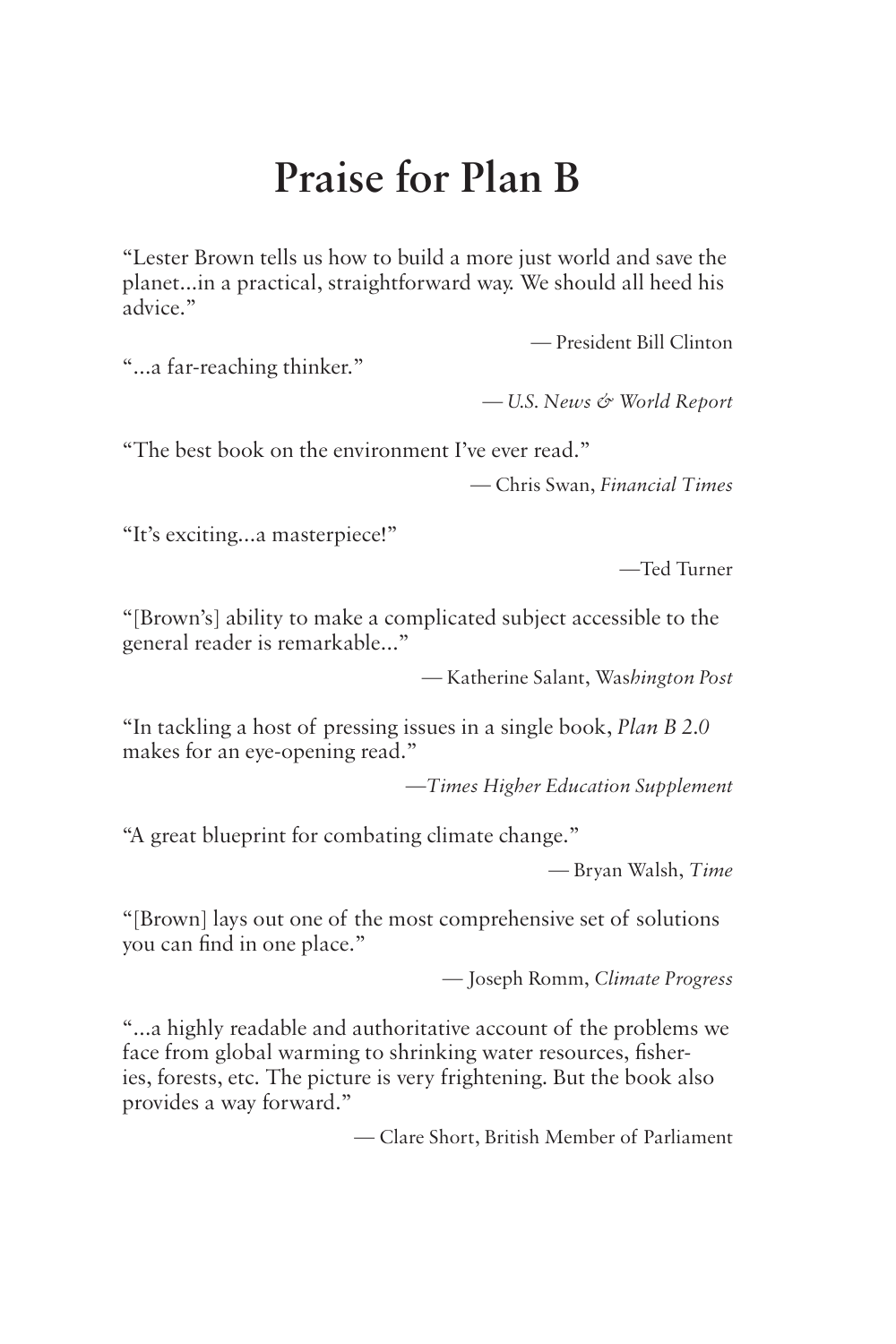"Lester R. Brown gives concise, but very informative, summaries of what he regards as the key issues facing civilization as a consequence of the stress we put on our environment....a valuable contribution to the ongoing debate."

—*The Ecologist*

"Brown is impassioned and convincing when talking about the world's ills and what he considers the four great goals to restoring civilization's equilibrium..."

— April Streeter, *TreeHugger.com*

"In this impressively researched manifesto for change, Brown bluntly sets out the challenges and offers an achievable road map for solving the climate change crisis."

*— The Guardian*

"…the best summation of humanity's converging ecological problems and the best roadmap to solving them, all in one compact package."

— David Roberts, *Grist*

"Lester R. Brown...offers an attractive 21st-century alternative to the unacceptable business-as-usual path that we have been following with regard to the environment (Plan A), which is leading us to 'economic decline and collapse.'"

— Thomas F. Malone, *American Scientist* 

"Brown's overall action plan is both comprehensive and compelling."

— Caroline Lucas, *Resurgence*

"Beautifully written and unimpeachably well-informed."

— Ross Gelbspan, author of *The Heat Is On*

"The best single volume on saving the earth, period."

— Geoffrey Holland, author of *The Hydrogen Age*

## *Full Planet, Empty Plates*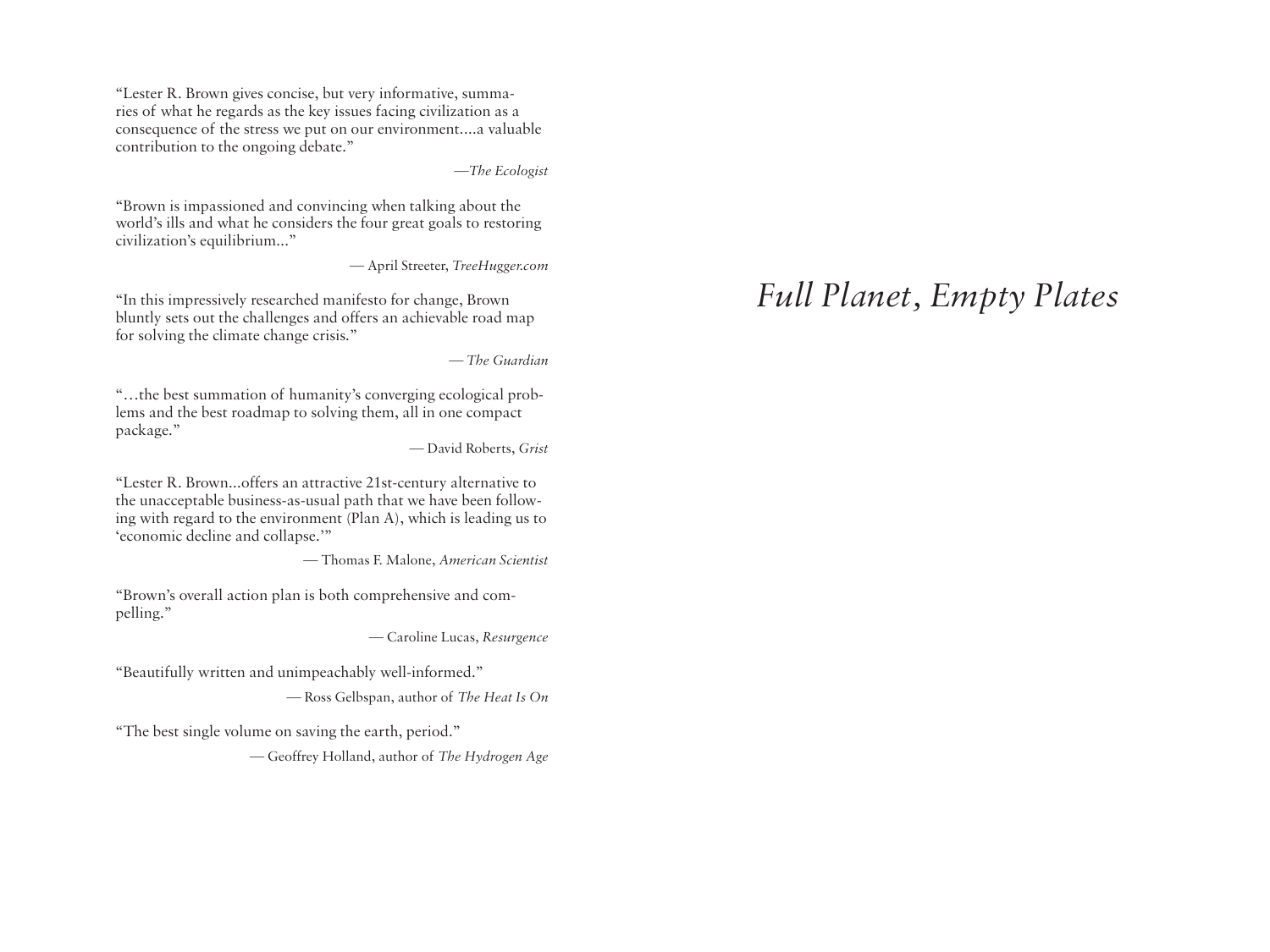#### **OTHER NORTON BOOKS b y Lester R. B r w o n**

*World on the Edge: How to Prevent Environmental and Economic Collapse*

*Plan B 4.0: Mobilizing to Save Civilization*

*Plan B 3.0: Mobilizing to Save Civilization*

*Plan B 2.0: Rescuing a Planet Under Stress and a Civilization in Trouble*

*Outgrowing the Earth: The Food Security Challenge in an Age of Falling Water Tables and Rising Temperatures*

*Plan B: Rescuing a Planet under Stress and a Civilization in Trouble*

*The Earth Policy Reader* with Janet Larsen and Bernie Fischlowitz-Roberts

*Eco-Economy: Building an Economy for the Earth*

*State of the World 1984 through 2001*  annual, with others

Earth Policy Institute® is a nonprofit environmental research organization providing a plan for building a sustainable future. In addition to the Plan B series, the Institute issues four-page *Plan B Updates* that assess progress in implementing Plan B. All of these plus additional data and graphs can be downloaded at no charge from www.earth-policy.org.

*Vital Signs 1992 through 2001* annual, with others

*Beyond Malthus* with Gary Gardner and Brian Halweil

*The World Watch Reader 1998* editor with Ed Ayres

*Tough Choices*

*Who Will Feed China?*

*Full House with Hal Kane*

*Saving the Planet* with Christopher Flavin and Sandra Postel

*Building a Sustainable Society*

*Running on Empty* with Colin Norman and Christopher Flavin

*The Twenty-Ninth Day*

*In the Human Interest*

# **FULL PLANET, EMPTY PLATES**

*The New Geopolitics of Food Scarcity*

**Lester R. Brown**

EARTH POLICY INSTITUT

W • W • NORTON & COMPANY

NEW york LONDON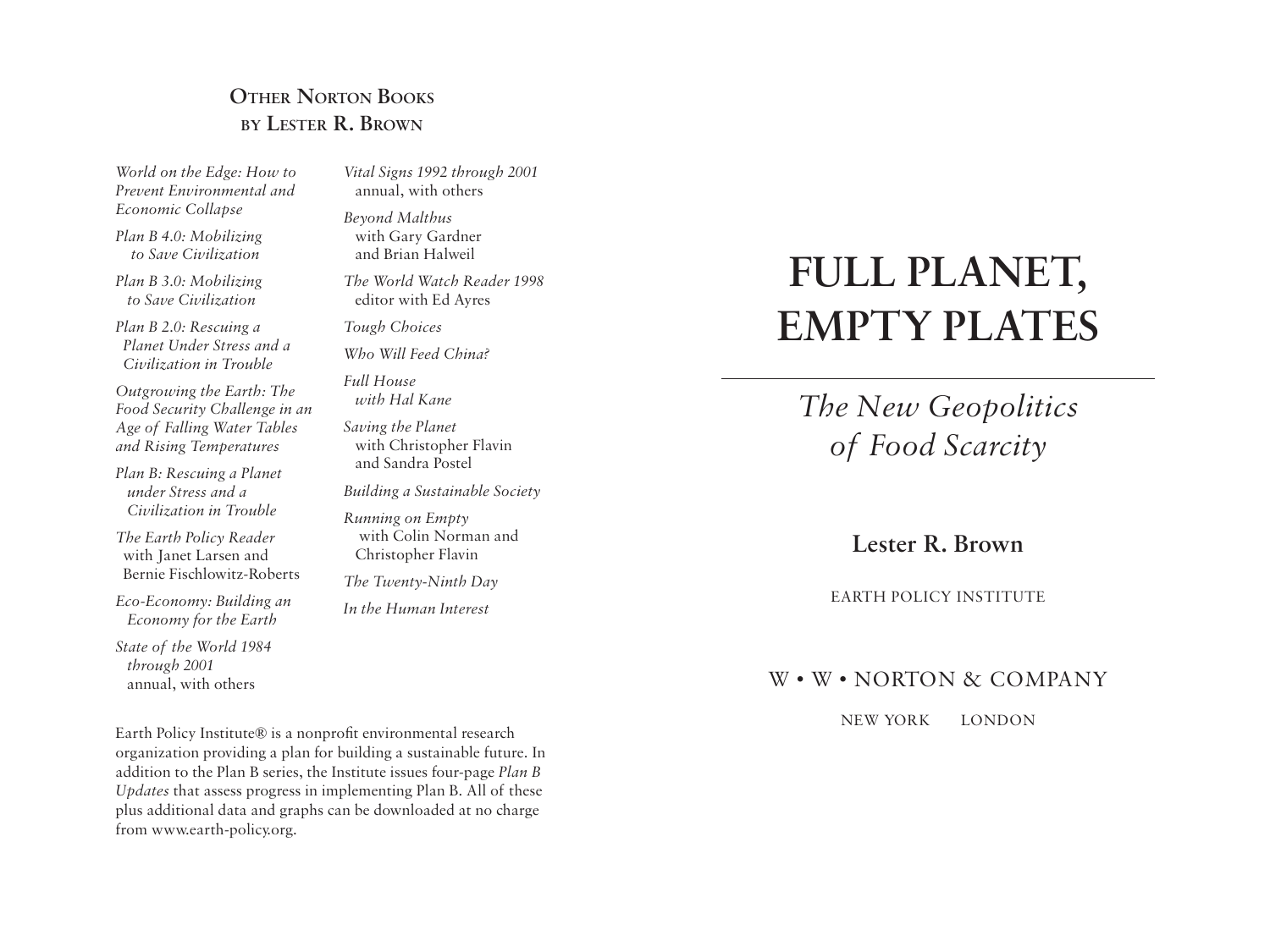*In Memory of Blondeen Gravely 1944–2012*

Copyright © 2012 by Earth Policy Institute All rights reserved Printed in the United States of America First Edition

The Earth Policy Institute trademark is registered in the U.S. Patent and Trademark Office.

The views expressed are those of the author and do not necessarily represent those of the Earth Policy Institute; of its directors, officers, or staff; or of any funders.

The text of this book is composed in Sabon. Composition by Elizabeth Doherty; manufacturing by Maple Vale.

ISBN: 978-0-393-08891-5 (cloth) 978-0-393-34415-8 (pbk)

W. W. Norton & Company, Inc., 500 Fifth Avenue, New York, N.Y. 10110 www.wwnorton.com

W. W. Norton & Company, Ltd., Castle House, 75/76 Wells Street, London W1T 3QT

1 2 3 4 5 6 7 8 9 0

*This book is printed on recycled paper.*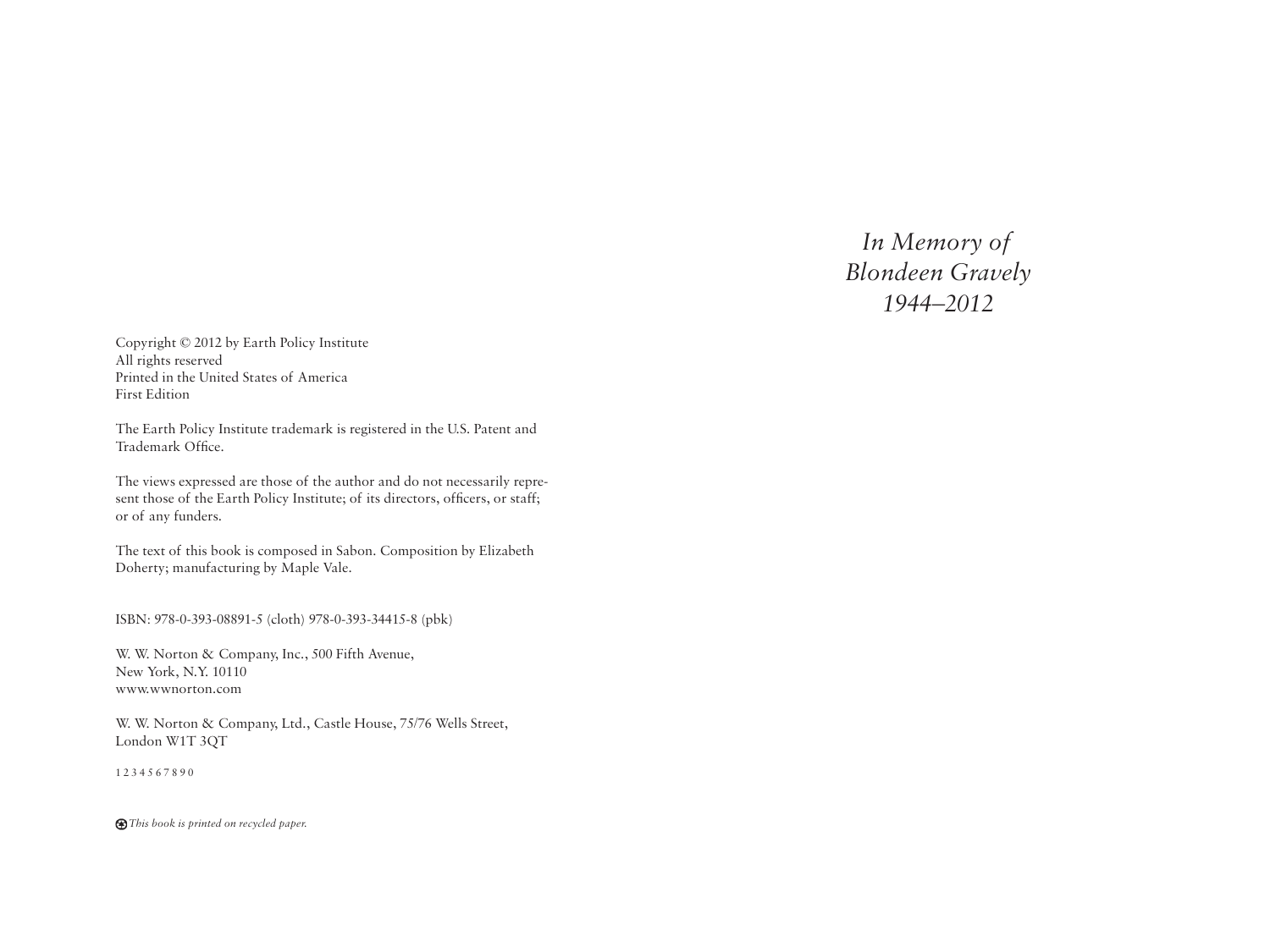### *Contents*

| Preface |                                            | xi |
|---------|--------------------------------------------|----|
|         | 1. Food: The Weak Link                     | 3  |
|         | 2. The Ecology of Population Growth        | 15 |
|         | 3. Moving Up the Food Chain                | 24 |
|         | 4. Food or Fuel?                           | 36 |
|         | 5. Eroding Soils Darkening Our Future      | 45 |
|         | 6. Peak Water and Food Scarcity            | 57 |
|         | 7. Grain Yields Starting to Plateau        | 72 |
|         | 8. Rising Temperatures, Rising Food Prices | 83 |
|         | 9. China and the Soybean Challenge         | 93 |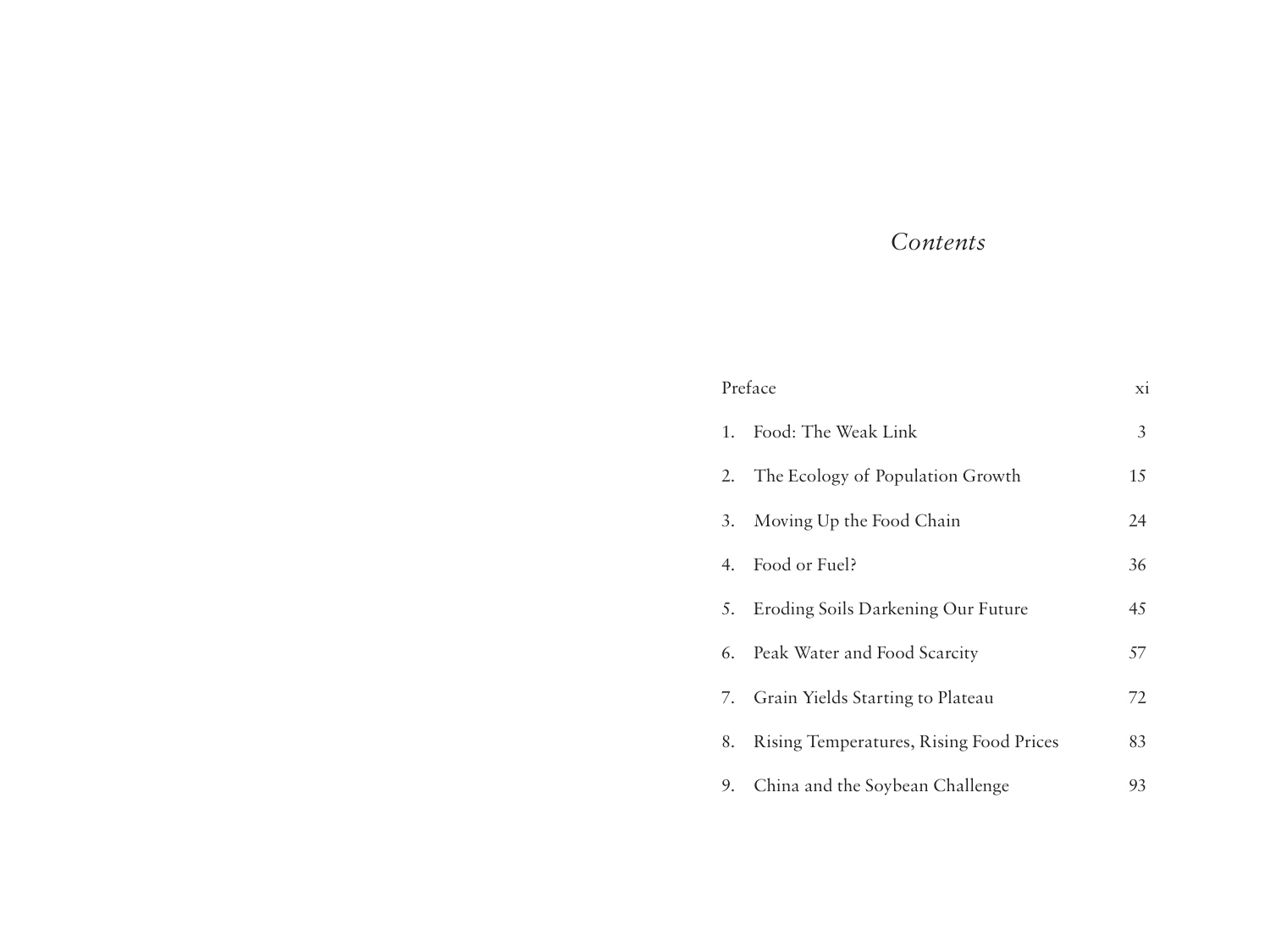| 10. The Global Land Rush             | 101 |
|--------------------------------------|-----|
| 11. Can We Prevent a Food Breakdown? | 114 |
| Index                                | 125 |
| Acknowledgements                     |     |
| About the Author                     | 143 |

*Permission for reprinting or excerpting portions of the manuscript can be obtained from Reah Janise Kauffman at Earth Policy Institute. For full citations, data, and additional information on the topics discussed in this book, see www.earth-policy.org.*

### *Preface*

We started this book in the spring of 2012, corn planting time. U.S. farmers were planting some 96 million acres in corn, the most in 75 years. A warm early spring got the crop off to a great start. Analysts were predicting the largest corn harvest on record.<sup>1</sup>

The United States is the world's leading producer and exporter of corn. At home, corn accounts for four fifths of the U.S. grain harvest. Internationally, the U.S. corn crop exceeds China's rice and wheat harvests combined. While wheat and rice are the world's leading food grains, corn totally dominates the use of grain in livestock and poultry feed.2

The U.S. corn crop is as sensitive as it is productive. A thirsty, fast-growing plant, corn is vulnerable to both extreme heat and drought. At elevated temperatures, the corn plant, which is normally so productive, goes into thermal shock.

As spring turned into summer, the thermometer began to rise across the Corn Belt. In St. Louis, Missouri, in the southern Corn Belt, the temperature in late June and early July climbed to 100 degrees or higher 10 days in a row. The entire Corn Belt was blanketed with dehydrating heat. And summer was just beginning.<sup>3</sup>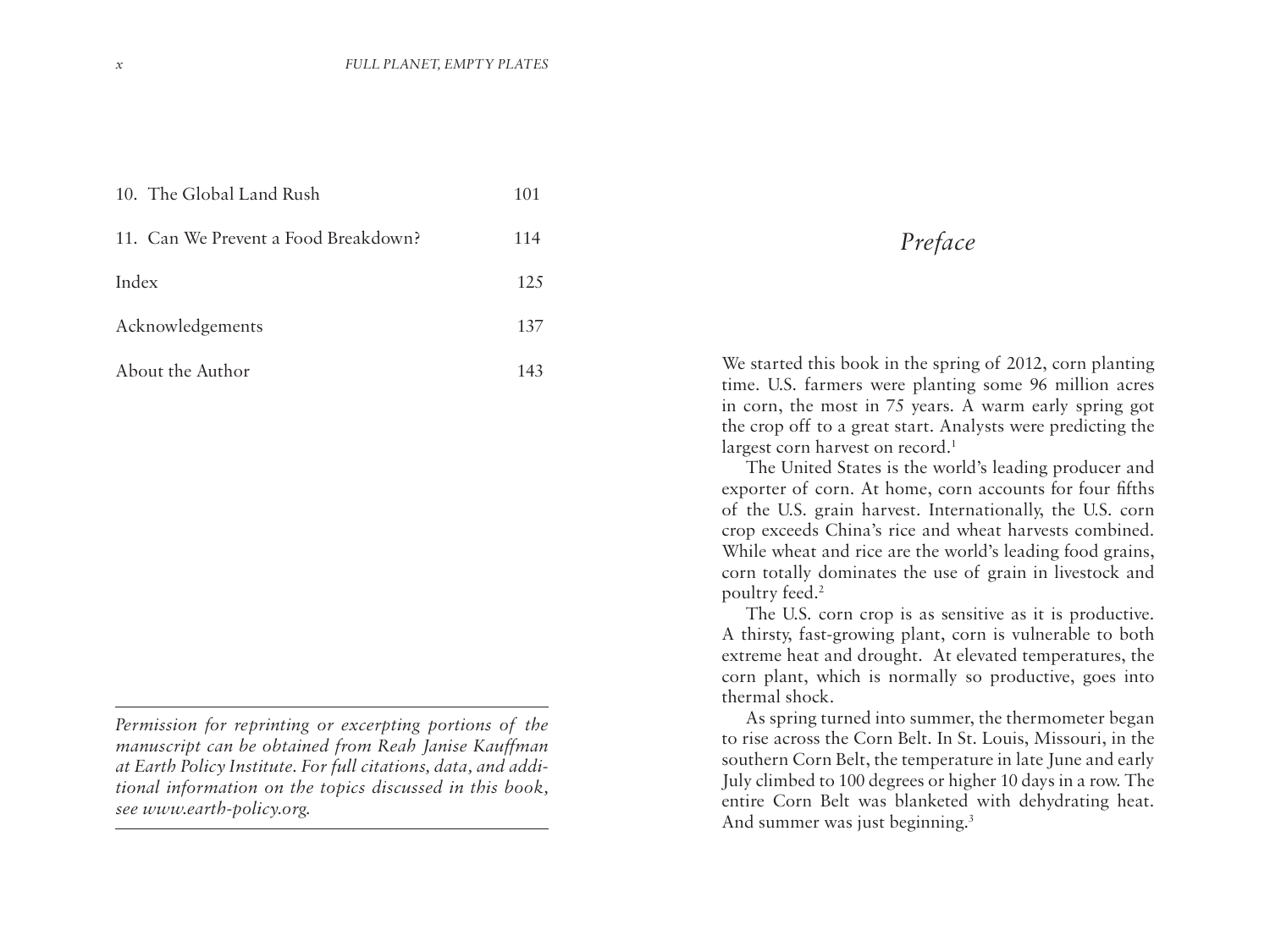The temperature was rising, but the rain was not falling. The combination of record or near-record temperatures and low rainfall was drying out soils. Weekly drought maps published by the University of Nebraska showed drought-stricken areas spreading across more and more of the country until, by early July, these areas were engulfing virtually the entire Corn Belt. Soil moisture readings in the Corn Belt were among the lowest ever recorded.<sup>4</sup>

While temperature, rainfall, and drought serve as indirect indicators of crop growing conditions, each week the U.S. Department of Agriculture releases a report on the actual state of the corn crop. This year the early reports were promising. On June 4th, 72 percent of the U.S. corn crop was rated as good to excellent—a strong early rating. But on June 11th the share of the crop in this category dropped to 66 percent. And then with each subsequent week it dropped further, until by July 9th only 40 percent of the U.S. corn crop was rated good to excellent. The other 60 percent was in very poor to fair condition. And the crop was still deteriorating.<sup>5</sup>

Even during the few months when we were working on this book we were beginning to see how the more-extreme weather events that come with climate change can affect food security. Between the beginning of June and mid-July, corn prices increased by one third. Although the world was hoping for a good U.S. harvest to replenish dangerously low grain stocks, this will not likely happen.<sup>6</sup>

World carryover stocks of grain will fall further at the end of this crop year, making the food situation even more precarious. Food prices, already elevated, will be climbing higher, quite possibly to record highs.

Not only is the current food situation deteriorating, so is the global food system itself. We saw early signs of the unraveling in 2008 following an abrupt doubling of world grain prices. As world food prices climbed, exporting countries began restricting exports to keep their domestic prices down. In response, governments of importing countries panicked. Some of them turned to buying or leasing land in other countries on which to produce food for themselves.7

Welcome to the new geopolitics of food scarcity. As food supplies tighten, we are moving into a new food era, one in which it is every country for itself.

The world is in serious trouble on the food front. But there is little evidence that political leaders have yet grasped the magnitude of what is happening. The progress in reducing hunger in recent decades has been reversed. Feeding the world's hungry now depends on new population, energy, and water policies. Unless we move quickly to adopt new policies, the goal of eradicating hunger will remain just that.

The purpose of this book is to help people everywhere recognize that time is running out. The world may be much closer to an unmanageable food shortage—replete with soaring food prices, spreading food unrest, and ultimately political instability—than most people realize. This book is an effort by our Earth Policy research team to raise public understanding of the challenge that we are facing and to inspire action.

> Lester R. Brown *July 2012*

Earth Policy Institute 1350 Connecticut Ave. NW, Suite 403 Washington, DC 20036

Phone: (202) 496-9290 Fax: (202) 496-9325 epi@earth-policy.org www.earth-policy.org